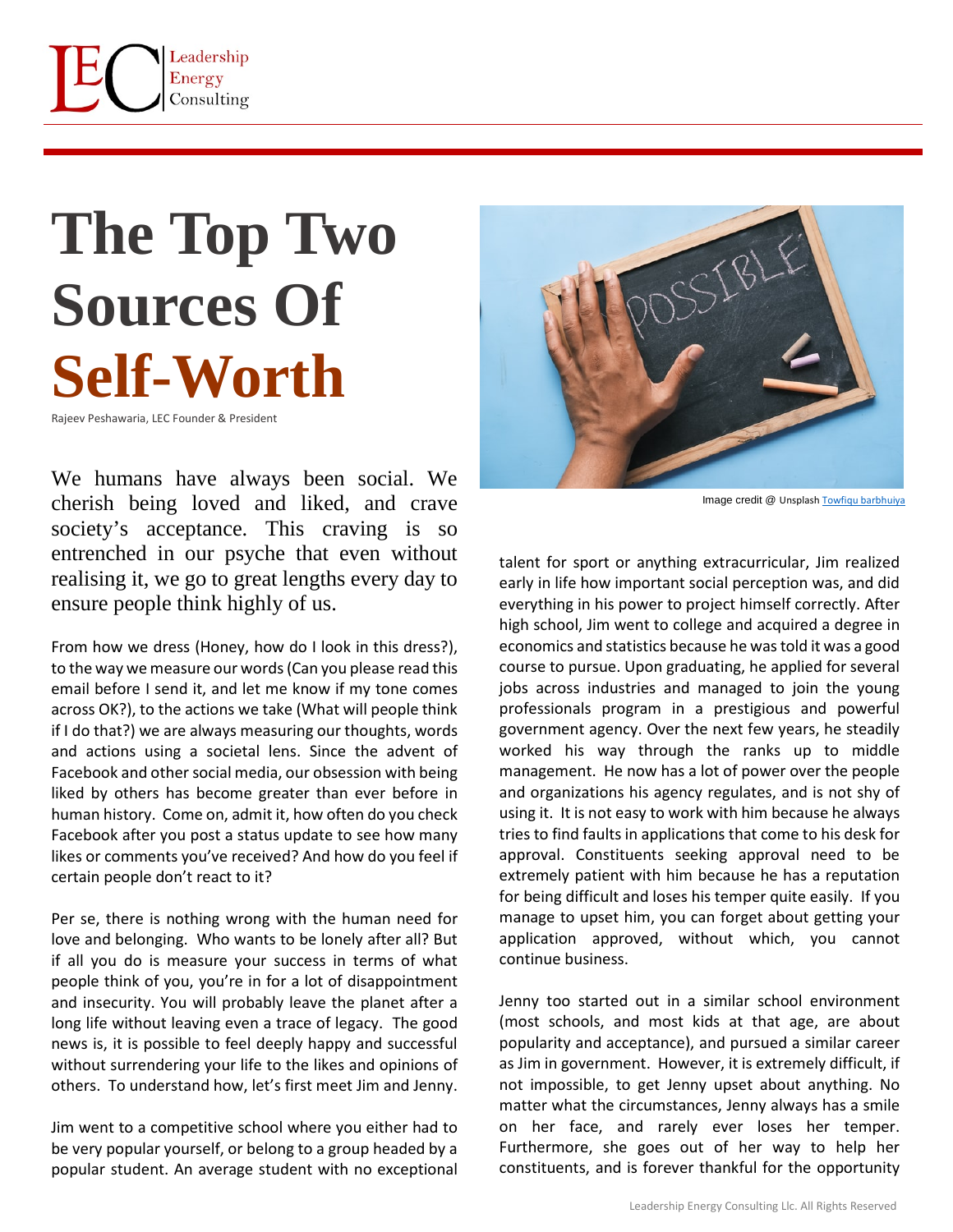to serve. Jenny has taken it upon herself to understand the pain points of her constituents, and even though it is not part of her job responsibilities, she is currently fighting a hard battle to facilitate a change in legislation that will make lives significantly better. She has strong forces working against her, but she is unrattled. She continues to strive, and without worrying about possible negative consequences to her personally, plans to keep going until she succeeds. Strangely, even though she works long hours in a stressful job where the pay is ordinary, Jenny is genuinely happy and comfortable.

The difference between the two is the source of their selfworth.

Jim derives his self-worth from what others think of him, and from how much power he can wield over others. The formal authority of his position is the main source of his self-esteem, and so he is ever ready to attack anyone who questions it. In fact, you don't even have to question it. Often, Jim imagines injury when there is none. He also has a difficult relationship with his spouse, and without knowing it, often pours out his personal frustrations on his constituents by being unnecessarily difficult with them.

Jenny on the other hand, derives her sense of self-worth from her personal values, and a values-based purpose. Somewhere along the way, she realized that the whole point of living a life is to make a positive contribution to society, and that the joys of giving are far greater and longer-lasting than the temporary pleasures of receiving. So, she has now made it her life's purpose to facilitate the change of legislation she is working so hard on, and until she is able to achieve that, she goes out of her way to help her constituents in every way she can. She considers her position and authority as a gift – a gift that must be used to help others, not to maximize her own pleasure or networth. Like Jim, Jenny too cares about what others think of her, but she does not allow that to run her life. She makes decisions based on her values and purpose rather than through the societal lens. As such, she is much more comfortable in her own skin, and does not allow criticism and opposition to hurt her personally.

I have been studying human behavior and leadership for almost three decades now, and I find most people, with varying degrees, are either a Jim or a Jenny. I have also noticed that there is hardly any correlation between power/material success and true happiness. As such, I meet a lot of very unhappy Jim's who are difficult with people for no rhyme or reason. Their frail ego easily gets hurt, and they become nasty to retrieve their selfesteem *(How dare you talk to me like that?)*. In fact, [recent research confirms that power can damage the](https://www.theatlantic.com/magazine/archive/2017/07/power-causes-brain-damage/528711/)  [brain.](https://www.theatlantic.com/magazine/archive/2017/07/power-causes-brain-damage/528711/) One neuroscience study found that some brain functionality, like the ability of 'mirroring' which enables empathy, gets anesthetized in powerful people. Another study found people under the influence of power become more impulsive, less risk-aware, and, crucially, less adept at seeing things from other people's point of view.

I also meet a lot of Jenny's who are happy and content even without the trapping of material success. It's not that I don't meet rich and successful Jenny's - there are plenty of them around too. But their sense of well-being and success does not depend on money or authority. Jenny's are so happy pursuing their purpose, and so entrenched in living their values that they don't feel the need to compare themselves with others, or to use power indiscriminately, to feel good about themselves.



Image credit @ [Unsplash](https://unsplash.com/s/photos/remote-working?utm_source=unsplash&utm_medium=referral&utm_content=creditCopyText) [Mohamed Nohassi](https://unsplash.com/photos/odxB5oIG_iA)